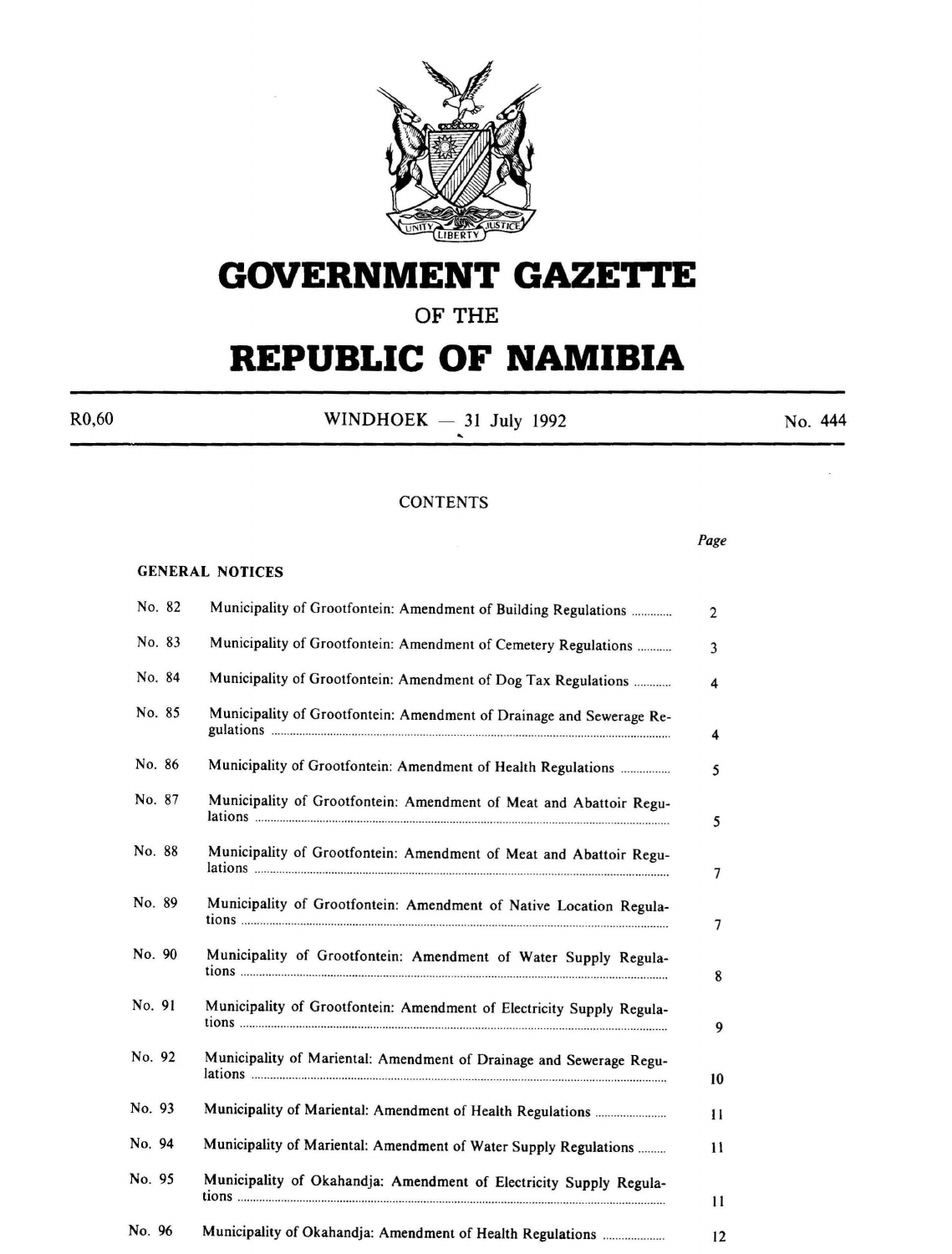| No. 97  | Municipality of Okahandja: Amendment of Native Location Regulations    |
|---------|------------------------------------------------------------------------|
| No. 98  | Municipality of Okahandja: Amendment of Standard Building Regula-      |
| No. 99  | Municipality of Otavi: Amendment of Water Supply Regulations           |
| No. 100 | Municipality of Outjo: Amendment of Native Location Regulations        |
| No. 101 | Municipality of Outjo: Amendment of Tariff and charges relating to the |
| No. 102 | Municipality of Outjo: Amendment of Water Supply Regulations           |
| No. 103 | Municipality of Swakopmund: Amendment of Native Location Regula-       |
| No. 104 | Municipality of Swakopmund: Amendment of Standard Building Regu-       |
| No. 105 | Municipality of Swakopmund: Amendment of Standard Building Regu-       |
| No. 106 | Municipality of Usakos: Amendment of Drainage and Sewerage Regu-       |

# **General Notices**

#### **MUNICIPALITY OF GROOTFONTEIN**

No. 82 1992

# AMENDMENT OF BUILDING REGULATIONS

In terms of section 243(3) read with section 242(9) of the Municipal Ordinance, 1963 (Ordinance 13 of 1963) notice is hereby given that the Council of the Municipality of Grootfontein has amended the Building Regulations as set out in the Schedule.

# SCHEDULE

Tariff of Plan Fees -

- I. by the substitution in paragraph (i) for the amount of "R0,50" of the amount "R0,60";
- 2. by the substitution in paragraph (ii) for the amount of "Rl,OO" of the amount "R1,15";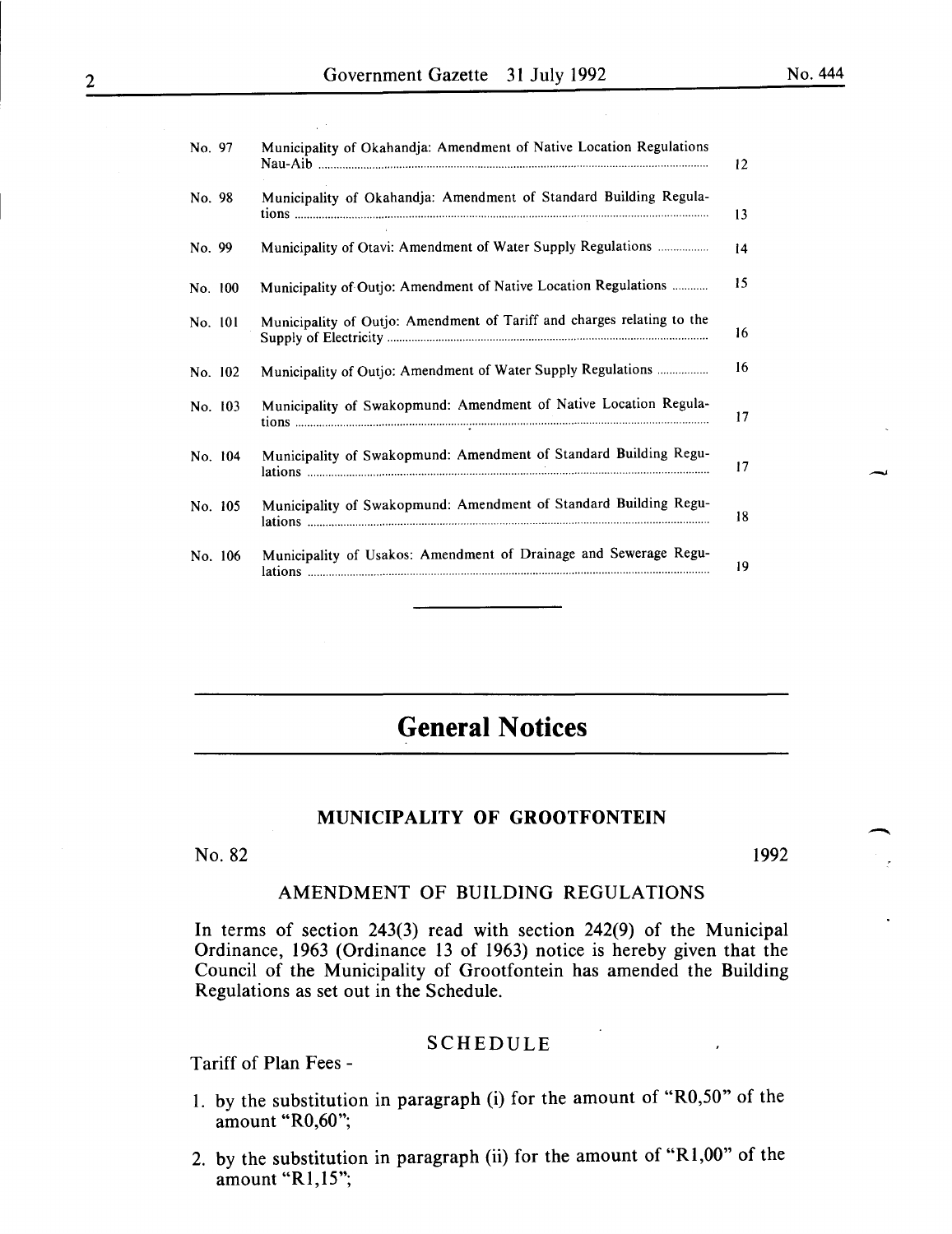- 3. by the substitution in paragraph (iii) for the amount of "Rl,50" of the amount "Rl,75";
- 4. by the substitution in paragraph (iv) for the amount of "R2,00" of the amount "R2,30";
- 5. by the substitution in paragraph (v) for the amount of "R4,00" of the amount " $R4,60$ ";
- 6. by the substitution in paragraph (vi) for the amount "R0,50" of the amount "R0,60";
- 7. by inserting the following sub-paragraphs after tariff of plan fees:

| Plan Copies    | $\overbrace{\hspace{25mm}}^{}$ | per copy |                          | R <sub>3</sub> ,45 |
|----------------|--------------------------------|----------|--------------------------|--------------------|
| Sewerage Plans | $\hspace{0.05cm}$              | per form | $\overline{\phantom{a}}$ | R <sub>5</sub> ,20 |

#### No. 83

1992

# AMENDMENT OF CEMETERY REGULATIONS

The Council of the Municipality of Grootfontein has under section 242 of the Municipal Ordinance 1963, (Ordinance 13 of 1963) further amended the regulations promulgated under Government Notice 161 of 1974, as amended, as set out in the Schedule.

#### SCHEDULE

Schedule "C" is hereby amended-

- 1. By the substitution in paragraph 1 for the amount "R24,00" of the amount "R25,20";
- 2. By the substitution in paragraph 2(a), (b) and (c) for the amounts "R30,00", "R24,00" and "R12,00" of the amounts "R31,50", "R25,20" and "Rl2,60", respectively;
- 3. By the substitution in paragraph  $3(a)$ , (b) and (c) for the amounts "R5,40", "R3,00" and "R1,80" of the amounts "R5,70", "R3,15" and "R<sub>1</sub>,90", respectively.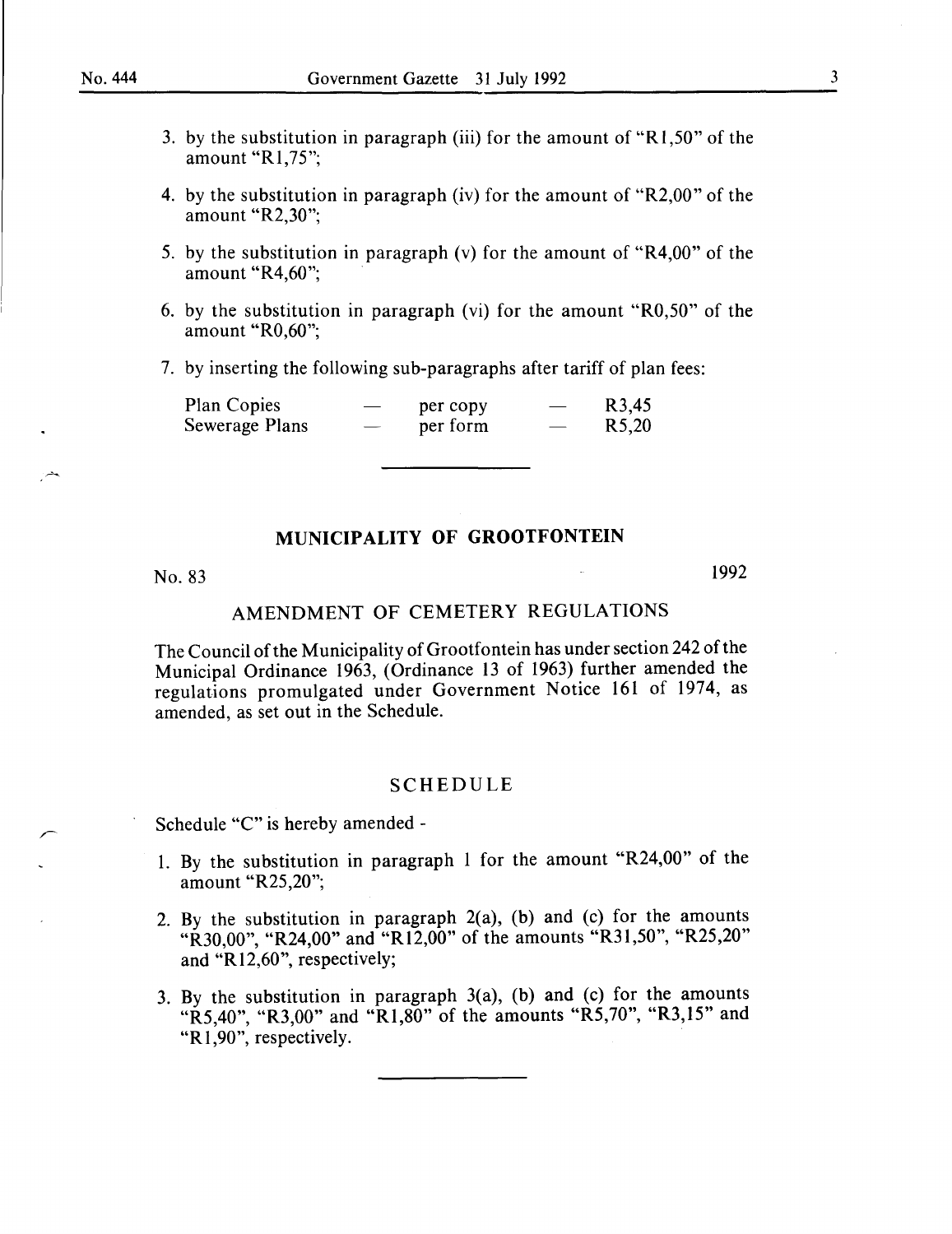No. 84 1992

# AMENDMENT OF DOG TAX REGULATIONS

In terms of section 3(6) of the Municipal Dog Tax Ordinance 1967 (Ordinance 13 of 1967) as amended, notice is hereby given that the Council of the Municipality of Grootfontein determines the dog tax as set out in the Schedule.

#### SCHEDULE

|                                                           | R30,25             |
|-----------------------------------------------------------|--------------------|
| (b) For the first or the second male dog or spayed bitch  | R 7.25             |
| (c) For the third and every subsequent male dog or spayed | R <sub>14.00</sub> |

# **MUNICIPALITY OF GROOTFONTEIN**

No. 85

1992

# AMENDMENT OF DRAINAGE AND SEWERAGE REGULATIONS

In terms of section 243(2) *bis* of the Municipal Ordinance, 1963 (Ordinance 13 of 1963) notice is hereby given that the Council of the Municipality of Grootfontein has under section 242 of the said Ordinance amended the Drainage and Sewerage Regulations promulgated under Government Notice 176 of 1972 as set out in the Schedule.

# SCHEDULE

The Annexure (Drainage Tariffs) is hereby amended-

- (a) by the substitution in item A for the amounts "R13,13", "R2,19" and "R56,93" of the amounts "R15,10", "R2,52" and "R65,47", respectively; and
- (b) by the substitution in item **B** for the amounts "R11,35", "R50,39", "R27,61", "R62,80", "R7,50" and "R3,77", wherever they occur, of the amounts "R13,05", "R57,95", "R31,75", "R72,22", "R8,63" and "R4,34", respectively.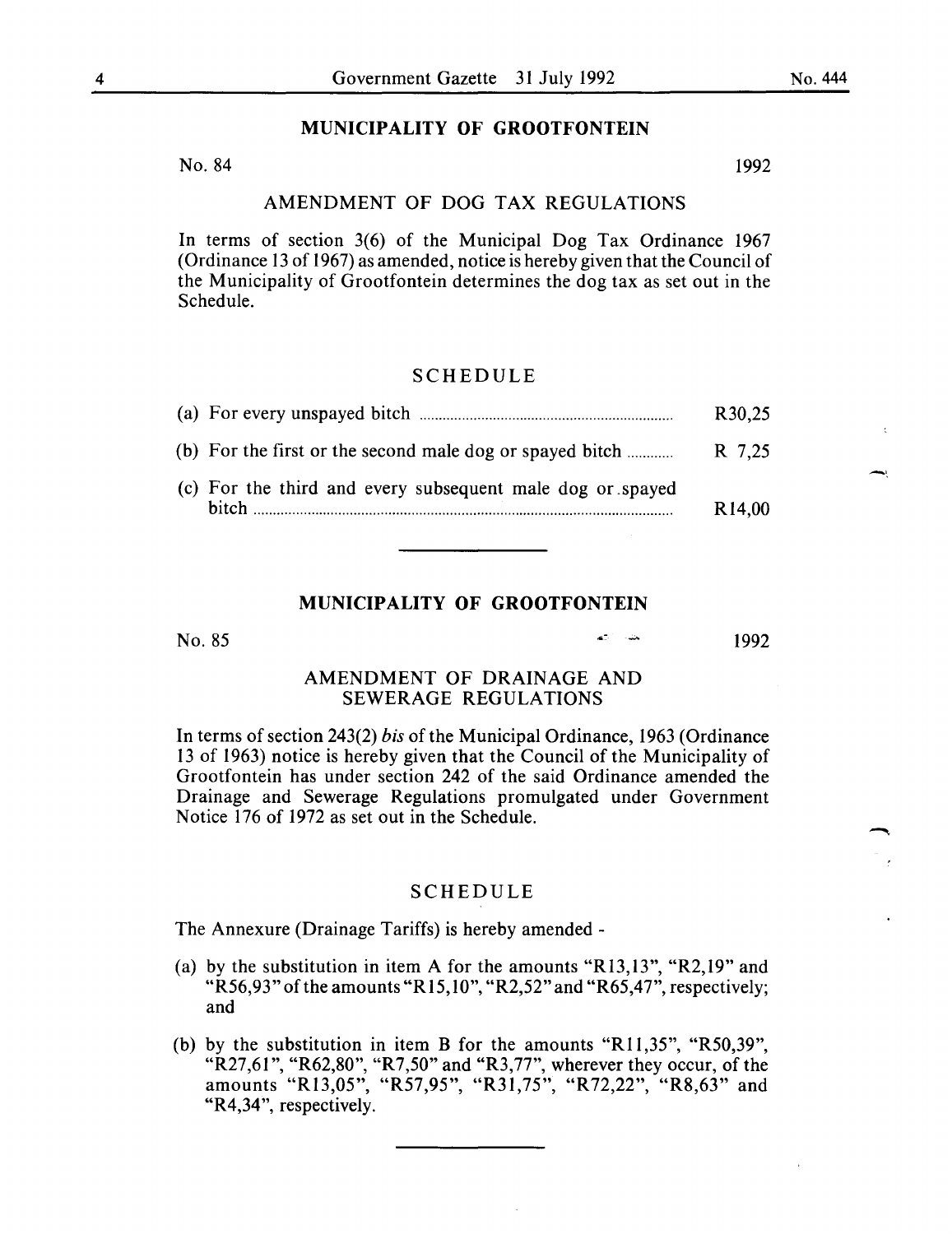No. 86 1992

# AMENDMENT OF HEALTH REGULATIONS

In terms of section 243(2) *bis* of the Municipal Ordinance, 1963 (Ordinance 13 of 1963) notice is hereby given that the Council of the Municipality of Grootfontein has under section 242 of the said Ordinance amended the Health Regulations promulgated under Government Notice 98 of 1956 as set out in the Schedule.

# SCHEDULE

The "Tariff of Charges" is hereby amended -

- (a) by the substitution in paragraph A for the amounts "R6,11", "R7,33" and "R2,66" of the amounts "R7,03", "R8,43" and "R3,06", respectively;
- (b) by the substitution in paragraph B for the amounts "R20,76" and "R41,52" of the amounts "R23, $\overline{87}$ " and "R47,75", respectively;
- (c) by the substitution in paragraph C for the amounts "R13,43" and "R19,54" of the amounts "R15,44" and "R22,47", respectively;
- (d) by the substitution in paragraph D for the amounts "R7,33", "R8,55" and "R9,77" of the amounts "R8,43", "R9,83" and "R11,24", respectively;
- (e) by the substitution in paragraph E for the amounts "R6,77" and "R4,00" wherever they occur of the amounts "R7,79" and "R4,60", respectively.

#### MUNICIPALITY OF GROOTFONTEIN

No. 87

1992

# AMENDMENT OF MEAT AND ABATTOIR REGULATIONS

The council of the Municipality of Grootfontein has under section 242 of the Municipal Ordinance, 1963 (Ordinance 13 of 1963), further amended the Meat and Abattoir Regulations promulgated by Government Notice 83 of 1964 as set out in the Schedule.

The said amendments have been approved by the President under section 243 of the said Municipal Ordinance, 1963.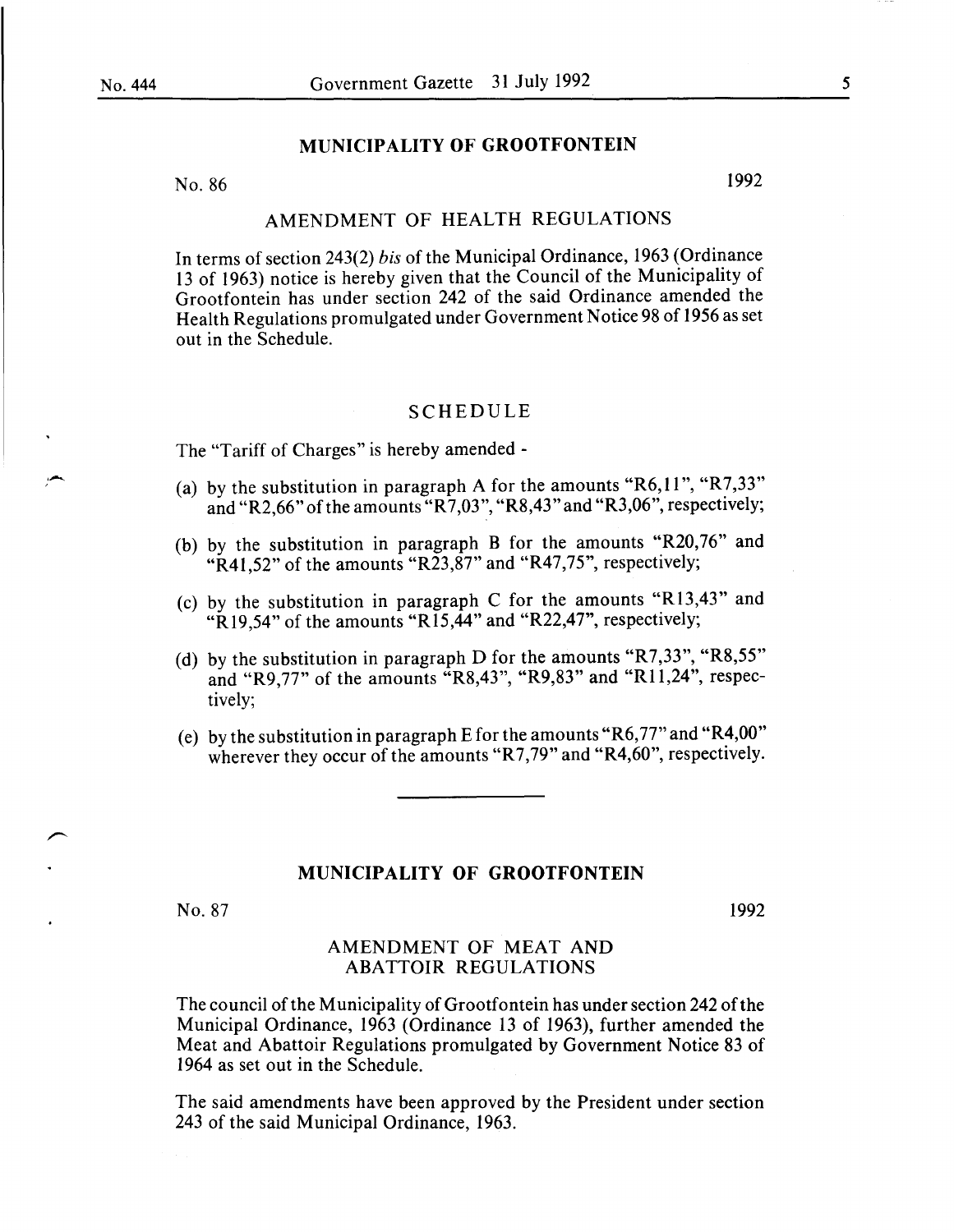# SCHEDULE

The following Schedule is hereby substituted for Annexure A:

# "SCHEDULE A TARIFFS

#### I. Slaughtering fees.

For the slaughtering of an animal, including the use of the cattle kraal with water for a period not exceeding twenty-four hours and the use of the cold-storage facility for a period not exceeding twenty-four hours after the carcass of that animal has been inspected:

| (i) per head of cattle with a mass of 45 kg or more $\ldots$ | R35,97              |
|--------------------------------------------------------------|---------------------|
|                                                              | R <sub>16</sub> ,48 |
|                                                              | R 6,02              |
|                                                              | R <sub>18</sub> ,05 |
|                                                              | R 7,19              |

2. Cold-storage facility fees.

For the use of the cold-storage facility for a period exceeding twenty-four hours after inspection, an additional fee for such twenty-four hours or part thereof:

| (i) per head of cattle with a mass of 45 kg or more $\ldots$ R 2,88                                       |        |
|-----------------------------------------------------------------------------------------------------------|--------|
| (ii) per calf with a mass of less than 45 kg $\ldots$ $\ldots$ $\ldots$ $\ldots$ $\ldots$ $\ldots$ R 1,44 |        |
|                                                                                                           | R 1,11 |
|                                                                                                           | R 1,44 |

3. Freezing fees.

For the freezing of a carcass or portion thereof for a period of fourteen days or part thereof:

| (i) per carcass or portion thereof with a mass of less than         | R <sub>28</sub> ,78 |
|---------------------------------------------------------------------|---------------------|
| (ii) per carcass or portion thereof with a mass of 45 kg or<br>more | R57.55              |

4. Inspection fees.

For the inspection and marking or stamping of a carcass brought into the Municipality: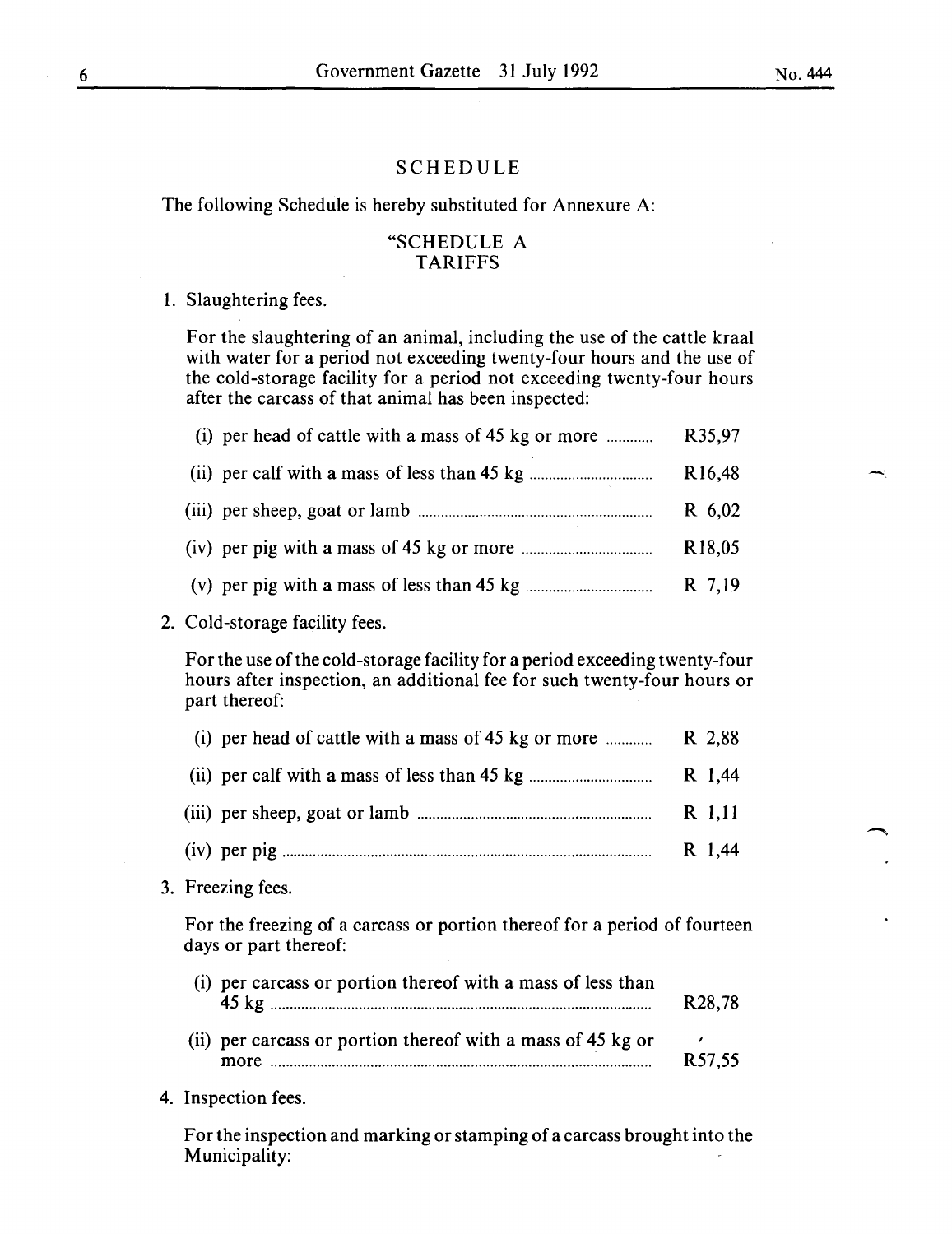| (i) per carcass or portion thereof with a mass of less than | R 3,60     |
|-------------------------------------------------------------|------------|
| (ii) per carcass or portion thereof with a mass of 45 kg or | $R$ 5.05". |

# No. 88 1992

# AMENDMENT OF MEAT AND ABATTOIR REGULATIONS

In terms of section 243(2) *bis* of the Municipal Ordinance, 1963 (Ordinance 13 of 1963) notice is hereby given that the council of the Municipality of Grootfontein has under section 242 of the said Ordinance amended the Meat and Abattoir Regulations promulgated under Government Notice 83 of 1964 as set out in the Schedule.

# SCHEDULE

Schedule "A" is hereby amended-

- (a) By the substitution in paragraph 1 for the amounts "R35,97", "R16,48", "R6,02", "R18,05" and "R7,19" of the amounts "R39,57", "R18,15", "R6,62", "R19,86" and "R7,91", respectively;
- (b) By the substitution in paragraph 2 for the amounts "R2,88", "R1,44" and "R1,11" wherever they occur of the amounts "R3,17", "R1,58" and "R<sub>1</sub>,22", respectively;
- (c) By the substitution in paragraph 3 for the amounts "R28,78" and "R57,55" of the amounts "R31,66" and "R63,31", respectively;
- (d) By the substitution in paragraph 4 for the amounts "R3,60" and "R5,04" of the amounts "R3,96" and "R5,54", respectively.

# MUNICIPALITY OF GROOTFONTEIN

 $N$ o. 89  $1992$ 

#### AMENDMENT OF NATIVE LOCATION REGULATIONS

The Council of the Municipality of Grootfontein has under section 32(2) of the Natives (Urban Areas) Proclamation 1951 (Proclamation 56 of 1951) further amended the regulations promulgated under Government Notice 128 of 1964, as set out in the Schedule.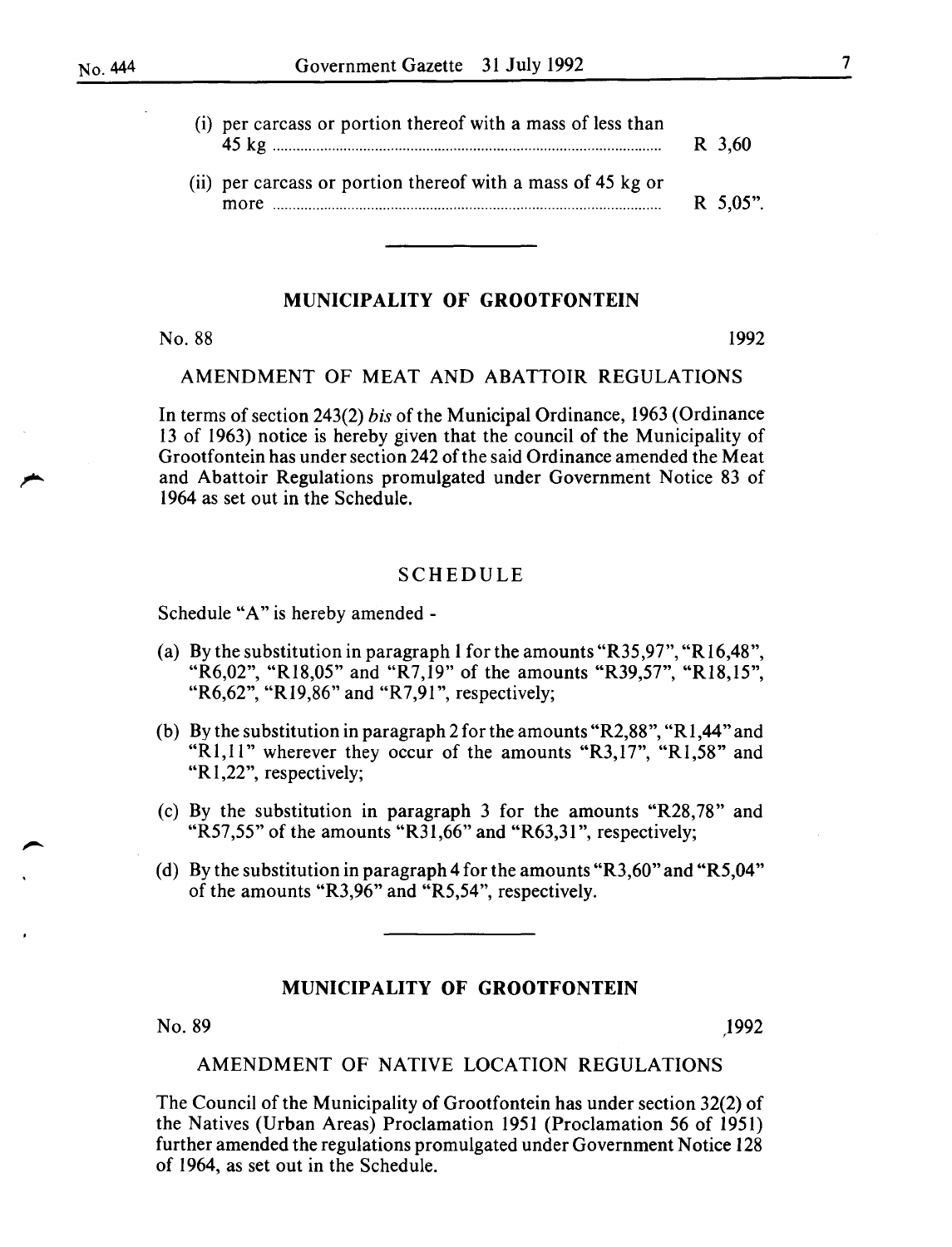The said amendments have been approved by the President under section 32(4) of the said Proclamation, 1951.

#### SCHEDULE

Schedule "V" is hereby amended-

- (a) by the substitution in paragraph  $3(a)$  for the amounts "R18,72". "R21,60", "R52,80" and "R75,60" of the amounts "R24,34", "R28,10", "R60,72" and "R83,16", respectively;
- (b) by the substitution in paragraph 6 for the amounts of "R25,00", "R37 ,50", "R20,00", "R30,00" and "Rl0,33" of the amounts "R30,00", "R45,00", "R24,00", "R36,00" and "R12,40", respectively.

# MUNICIPALITY OF GROOTFONTEIN

No. 90 **1992** 

-

# AMENDMENT OF WATER SUPPLY REGULATIONS

In terms of section 243(2) *his* of the Municipal Ordinance, 1963 (Ordinance 13 of 1963) notice is hereby given that the Council of the Municipality of Grootfontein has under section 242 of the said Ordinance amended the Water Supply Regulations promulgated under Government Notice 131 of 1949 as set out in the Schedule.

#### SCHEDULE

- 1. Schedule B is hereby amended by:
	- (a) the substitution in paragraph 1 for the amount "R3,50", wherever it occurs and the amount "R0,5123" of the amounts "R4,00" and "R0,5891", respectively;
	- (b) the substitution in paragraph 2 for the amount "R2,37" of the amount "R2,73";
	- (c) the substitution in paragraph 3 for the amount "R2,37" of the amount "R2,73";
	- (d) the substitution in paragraph 4 for the amount "R4,68" of the amount "R5,38";
	- (e) the substitution in paragraph 6 for the amount" R0,50" of the amount "R0,60";
	- (f) the substitution in paragraph 7 for the amount "R0,4578" of the amount "R0,5265".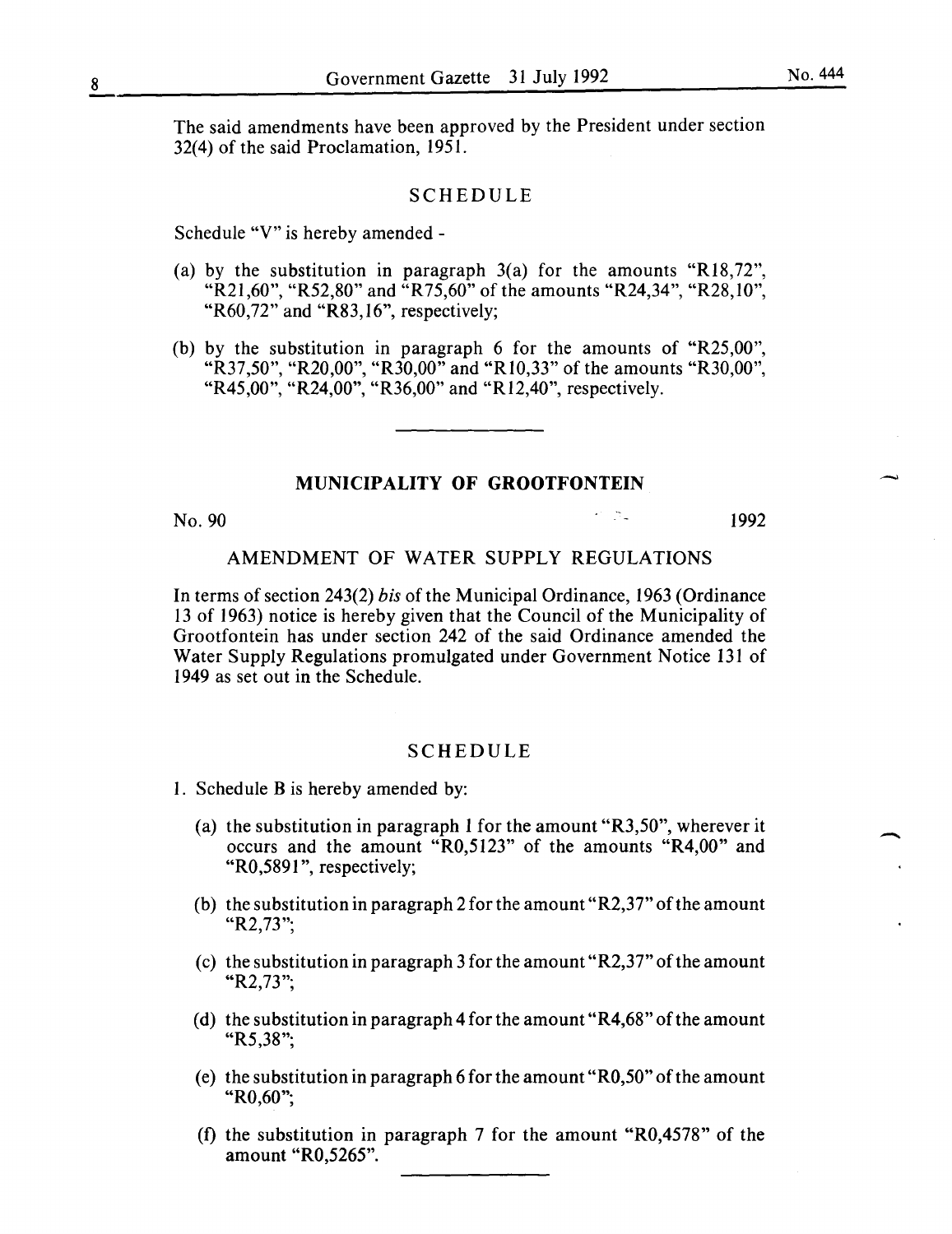No. 91 1992

#### AMENDMENT OF ELECTRICITY SUPPLY REGULATIONS

In terms of section 243(2) *his* of the Municipal Ordinance, 1963 (Ordinance 13 of 1963) notice is hereby given that the Council of the Municipality of Grootfontein has under section 242 of the said Ordinance amended the Electricity Supply Regulations promulgated under Government Notice 139 of 1957 as set out in the Schedule.

#### SCHEDULE

Appendix "D" is hereby amended -

- (a) By the substitution in item  $4(a)(i)$  for the amount "R7,65" of the amount "R8,60";
- (b) By the substitution in item  $4(a)(i)(a)$  for the amounts "R8,57", "R12,59", "RI5,24", "Rl7,19", "Rl9,84", "R22,48" and "R24,50" of the amounts "R9,64", "Rl4,16", "Rl7,15", "Rl9,34", "R22,32", "R25,29" and "R27,56", respectively;
- (c) By the substitution in item  $4(a)(i)(b)$  for the amounts "R8,57" and "23 cents" of the amounts "R9,64" and "R0,26", respectively;
- (d) By the substitution in item  $4(a)(ii)$  for the amount "R0,1845" of the amount "R0,2076";
- (e) By the substitution in item  $4(b)(i)(d)$  for the amounts "R0,437" and " $R0,2811$ " of the amounts " $R0,4916$ " and " $R0,3162$ ", respectively;
- (f) By the substitution in item  $4(b)(ii)$  for the amount "R21,85" of the amount "R24,58";
- (g) By the substitution in item  $4(c)(i)(a)$  for the amount "R0,437" of the amount "R0,4916";
- (h) By the substitution in item  $4(c)(i)(b)$  for the amount "R0,2811" of the amount "R0,3162";
- (i) By the substitution in item  $4(c)(ii)$  for the amount "R87,40" of the amount "R98,32";
- (j) By the substitution in item  $4(c)(iii)$  for the amount "R0,1812" of the amount "R0,2039";
- (k) By the substitution in item  $4(e)(i)(a-f)$  for the amounts of "R3,80", "R<sub>1</sub>,30", "R<sub>9</sub>,50" and "R<sub>2</sub>,55" of the amounts "R<sub>4</sub>,28", "R<sub>1</sub>,46", "R10,69" and "R2,87", respectively;
- (I) By the substitution in item 4(e)(ii) for the amount of "Rl,30" of the amount "Rl,46";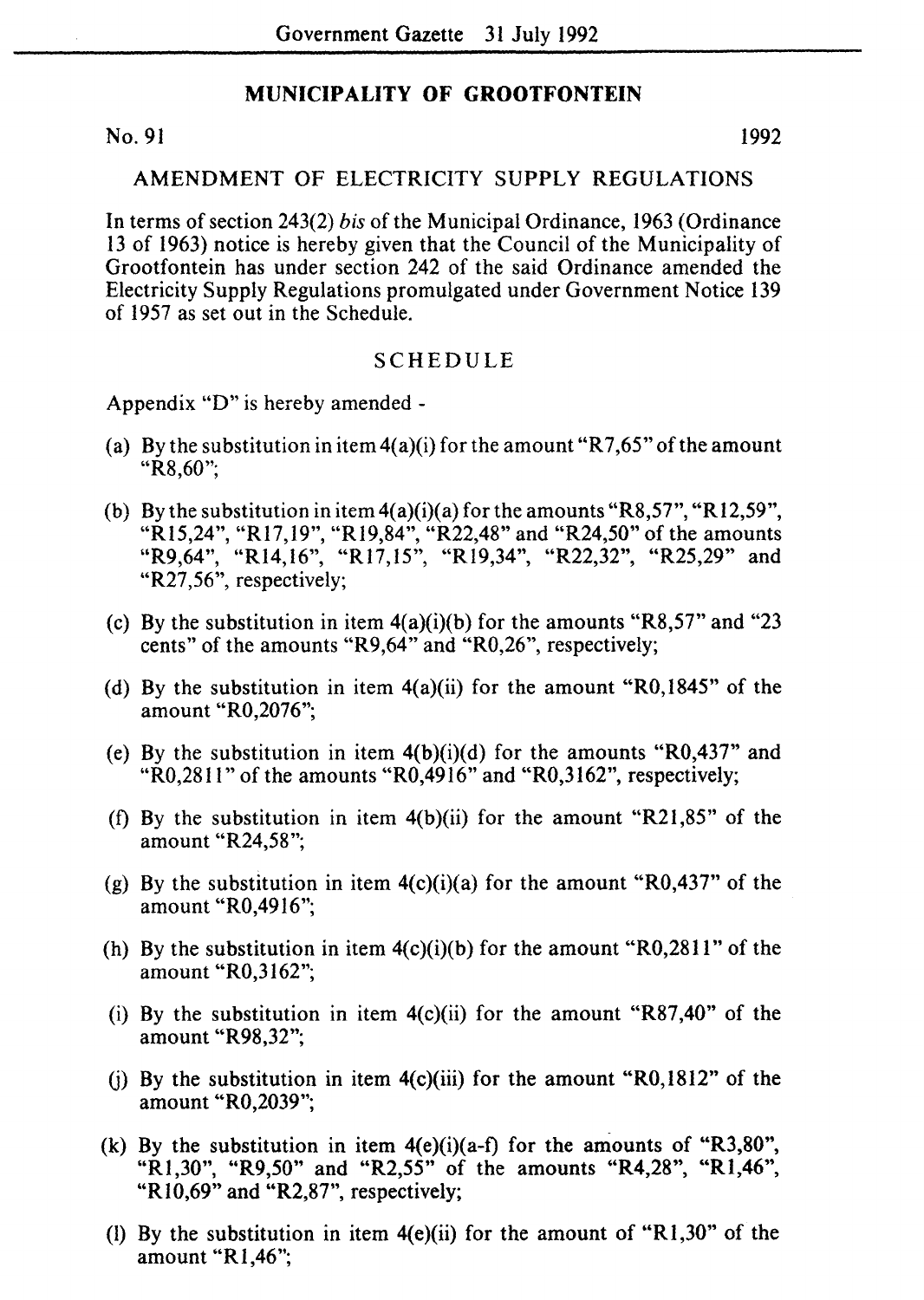- (m) By the substitution in item  $4(e)$ (iii)(a) for the amount of "R9,20" of the amount "R10,35";
- (n) By the substitution in item  $4(e)$ (iii)(b) for the amount "R2,55" of the amount "R2,87";
- (o) By the substitution in item  $4(e)(iv)(a + b)$  for the amounts "R2,30" and "R2,90" of the amounts "R2,59" and "R3,26", respectively;
- (p) By the substitution in item  $4(e)(v)(a)$  for the amounts of "R15,95", "R25,30" and "R37,95" of the amounts "R17,94", "R28,46" and "R42,69", respectively.

# SCHEDULE

The "Tariffs Annexure" is hereby amended by the substitution -

- (a) in item A for the amount "R12,00" of the amount "R15,00";
- (b) in item  $B(1)(a)(i)$  for the amount "R15,00" of the amount "R18,00";
- (c) in item  $B(1)(a)(ii)$  for the amount "R15,00" of the amount "R18,00";
- (d) in item  $B(1)(b)$  for the amount "R15,00" of the amount "R18,00";
- (e) in item  $B(1)(c)$  for the amount "R15,00" of the amount "R18,00";
- (f) in item  $B(1)(d)$  for the amount "R15,00" of the amount "R18,00";
- (g) in item  $B(1)$ (e) for the amount "R28,00" of the amount "R31,00";  $, \mathsf{w}$ ,

# MUNICIPALITY OF MARIENTAL

No. 92

#### 1992

#### AMENDMENT OF DRAINAGE AND SEWERAGE REGULATIONS

The Council of the Municipality of Mariental has under and by virtue of the provisions of section 243 of the Municipal Ordinance, 1963 (Ordinance 13 of 1963), further amended the Drainage and Sewerage Regulations promulgated under Government Notice 200 of 1978 as set out in the Schedule.

(h) in item  $B(1)(f)$  for the amount "R18,00" of the amount "R21,00";

(i) in item  $B(1)(g)$  for the amount "R18,00" of the amount "R21,00";

(i) in item  $B(1)(h)$  for the amount "R18,00" of the amount "R21,00";

(k) in item  $B(1)(i)$  for the amount "R18,00" of the amount "R21,00";

(1) in item  $B(1)(j)$  for the amount "R15,00" of the amount "R18,00";

(m) in item  $B(1)(k)$  for the amount "R12,00" of the amount "R15,00";

(n) in item  $B(1)(l)$  for the amount "R18,00" of the amount "R21,00".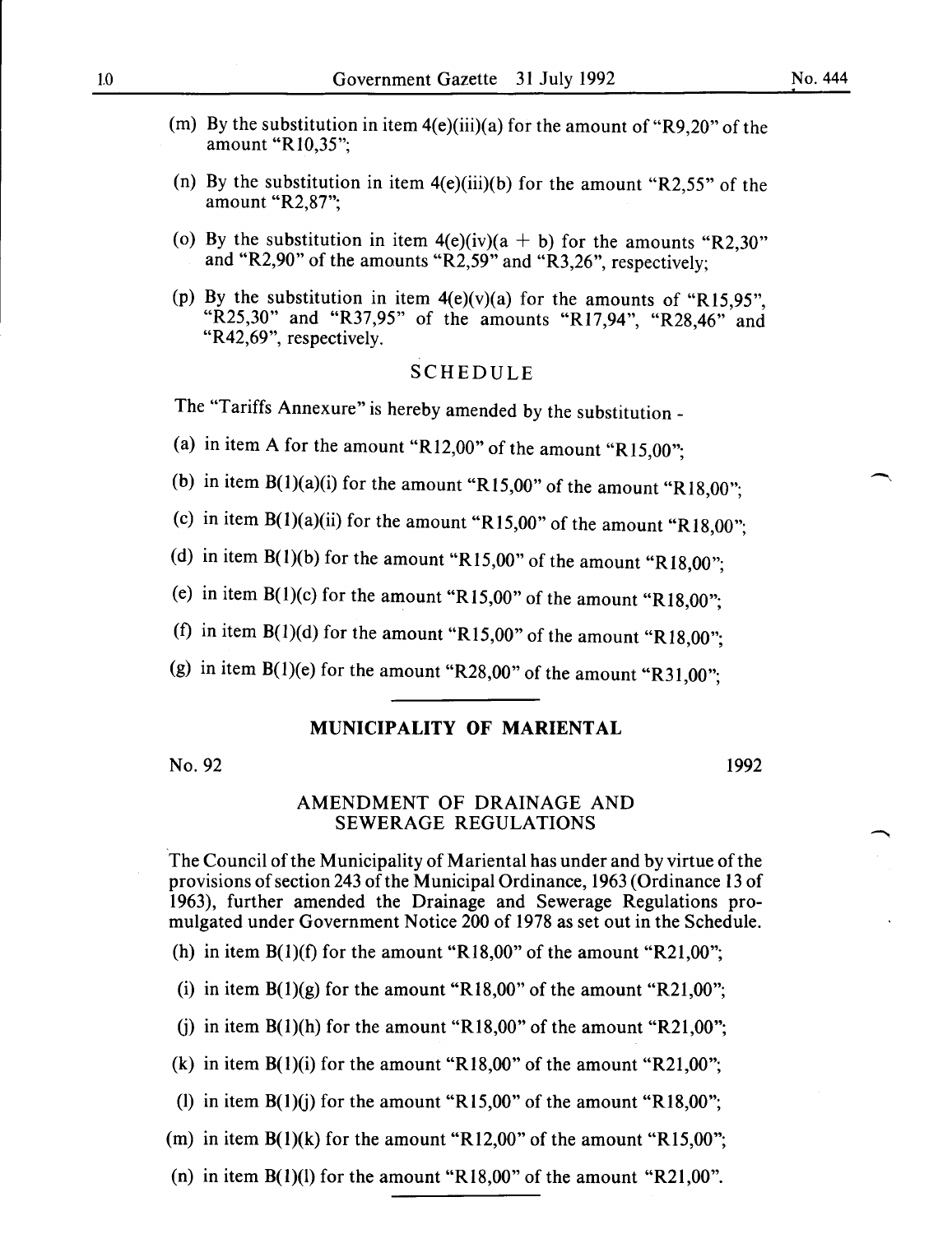r

#### MUNICIPALITY OF MARIENTAL

No. 93 1992

#### AMENDMENT OF HEALTH REGULATIONS

In terms of section 243(2) *his* of the Municipal Ordinance, 1963 (Ordinance 13 of 1963) notice is hereby given that the council of the Municipality of Mariental has under section 242 of the said Ordinance amended the Health Regulations promulgated under Government Notice 113 of 1954 by the substitution in item 1(a) of Schedule B of the Schedule "Tariff of Charges" for the amount "R12,00" of the amount "R13,20".

# MUNICIPALITY OF MARIENTAL

No. 94 1992

# AMENDMENT OF WATER SUPPLY REGULATIONS

In terms of section 243(2) *his* of the Municipal Ordinance, 1963 (Ordinance 13 of 1963) notice is hereby given that the council of the Municipality of Marien tal has under section 242 of the said Ordinance amended the Water Supply Regulations promulgated under Government Notice 160 of 1931 by the substitution in item 1(c) of Schedule B for the amount "R0,94" of the amount "R1,14".

# MUNICIPALITY OF OKAHANDJA

No. 95 1992

#### AMENDMENT OF ELECTRICITY SUPPLY REGULATIONS

In terms of section 243(2) *his* of the Municipal Ordinance, 1963 (Ordinance 13 of 1963) notice is hereby given that the council of the Municipality of Okahandja has under section 242 of the said Ordinance amended the Electricity Supply Regulations promulgated under Government Notice 71 of 1940 as set out in the Schedule.

#### SCHEDULE

Regulation 151 is hereby amended-

- (a) by the substitution in paragraph (a)(ii) for the amount "R0,075" of the amount "R0,085";
- (b) by the substitution in paragraph (b)(ii) for the amount "R0,11" of the amount "RO,l3";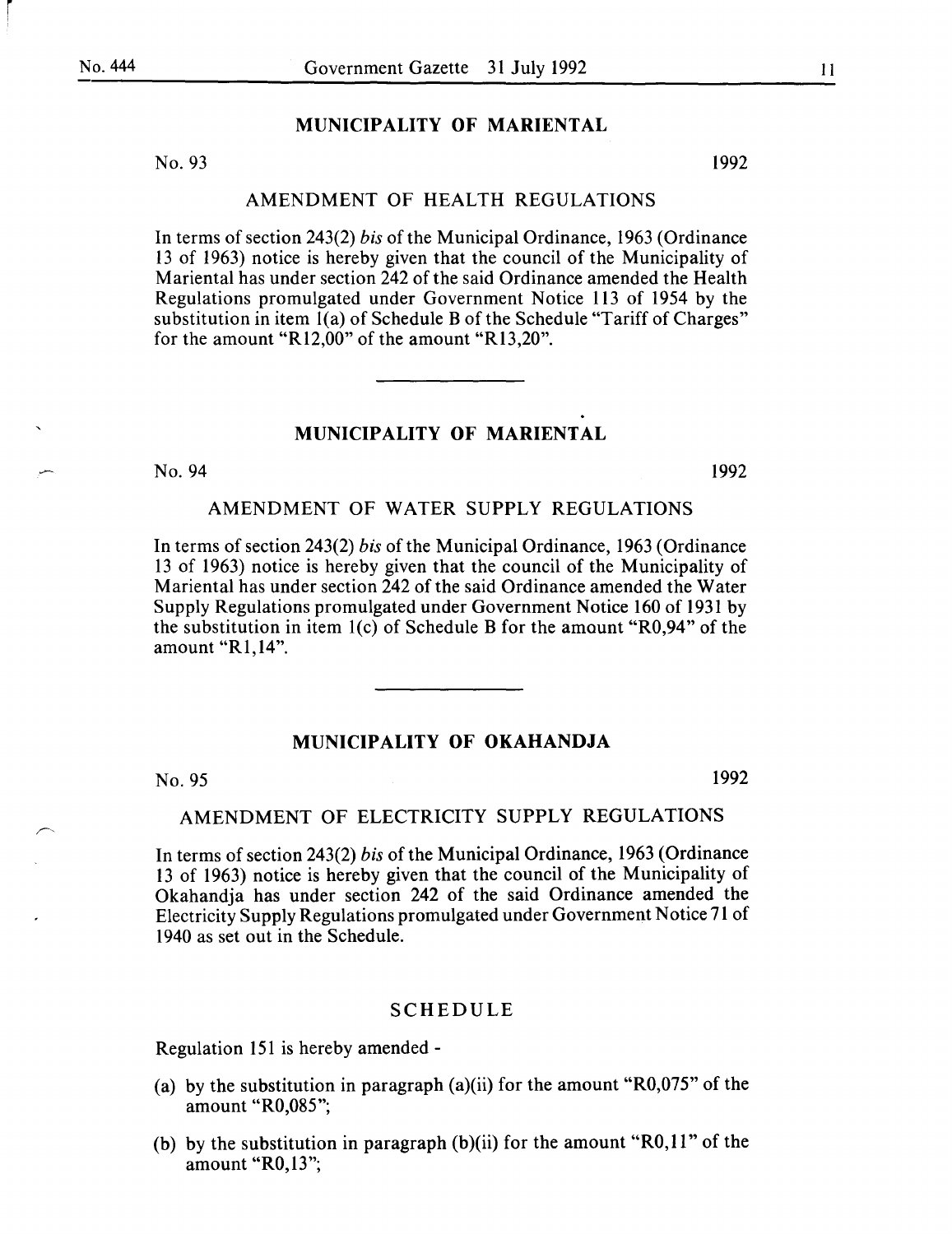(c) by the substitution in paragraph  $(c)(ii)$  for the amount "R0,09" of the amount "RO,lO".

# **MUNICIPALITY OF OKAHANDJA**

 $\mathcal{L}$ 

No. 96 1992

-

# AMENDMENT OF HEALTH REGULATIONS

In terms of section 243(2) *his* of the Municipal Ordinance, 1963 (Ordinance 13 of 1963) notice is hereby given that the council of the Municipality of Okahandja has under section 242 of the said Ordinance amended the Health Regulations promulgated under Government Notice 69 of 1969, as set out in the Schedule.

#### **SCHEDULE**

Appendix Cis hereby amended-

- (a) by the substitution in item  $1(a)$  for the amount "R9,00" of the amount "R10,80";
- (b) by the substitution in item 2 for the amounts "Rl3,20", "R26,40" and "R52,80" of the amounts "R15,83", "R31,70" and "R63,40", respectively;
- (c) by the substitution in item 3 for the amount "R7,00", of the amount "R10,80";
- (d) by the substitution in item 4 for the amounts "R2,90", "R7,20", "R<sub>16</sub>,80", "R33,60", "R67,20" and "R<sub>134</sub>,40" of the amounts "R3,50", "R8,70", "R20,20", "R40,50", "R80,70" and "R161,30", respectively.

#### **MUNICIPALITY OF OKAHANDJA**

No. 97

1992

#### AMENDMENT OF NATIVE LOCATION REGULATIONS NAU-AIB

In terms of section 32(4) *his* of the Native (Urban Areas) Proclamation, 1951 (Proclamation 56 of 1951) notice is hereby given that the Municipality of Okahandja has under section 32 of the said Proclamation amended the Native Location Regulations promulgated under Government Notice 201 of 1967 as set out in the Schedule.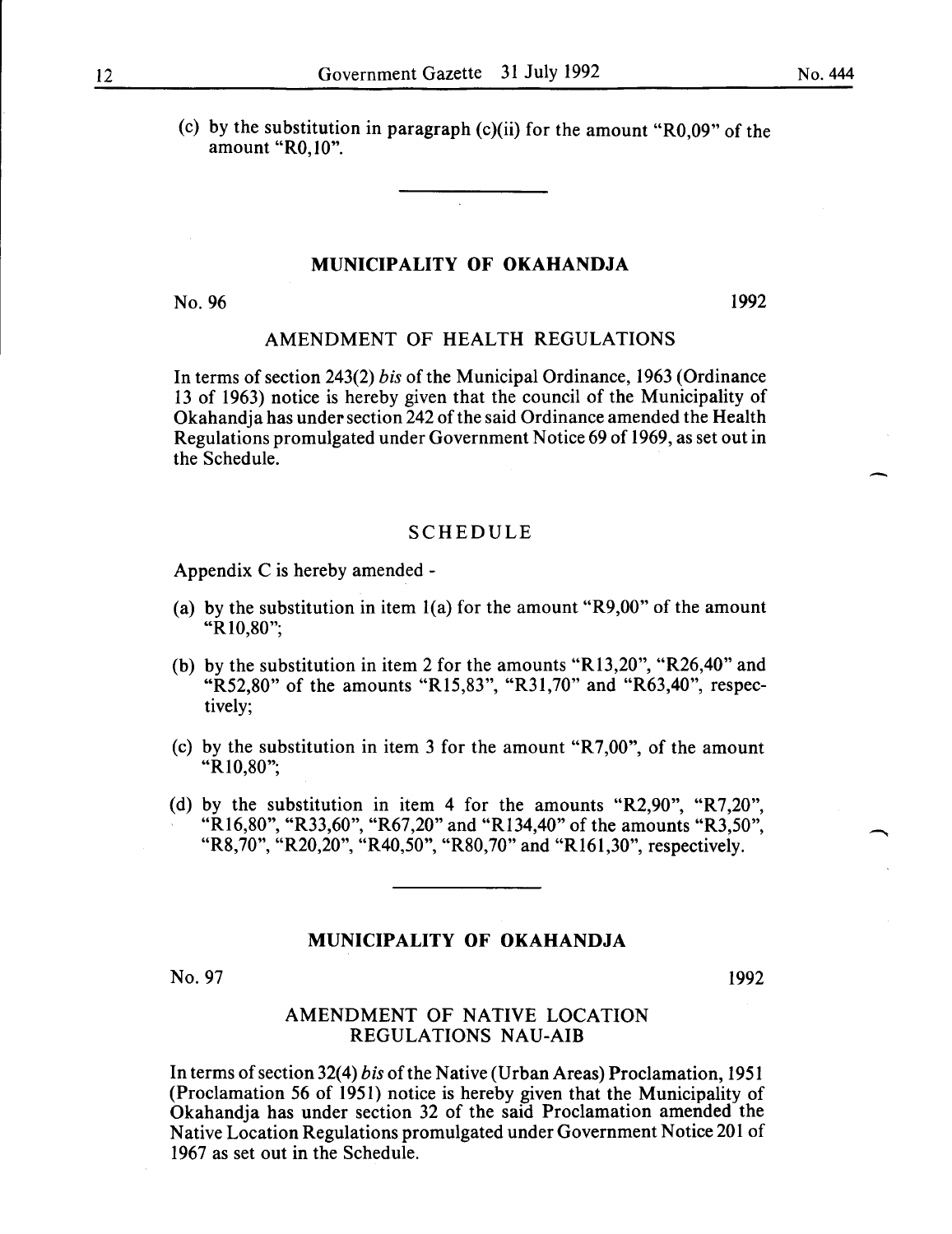.-

# SCHEDULE

Appendix V is hereby amended: -

- (a) by the substitution in sub-item  $2(a)$  of item 1 for the amount "R7,00" of the amount "R8,40";
- (b) by the substitution in item 2(b) for the amount "R7,00" of the amount "R8,40";
- (c) by the substitution in item  $9(a)$  for the amount "R1,50" of the amount " $R1,75$ ".

# MUNICIPALITY OF OKAHANDJA

No. 98 1992

#### AMENDMENT OF STANDARD BUILDING REGULATIONS

In terms of section 243(2) *bis* of the Municipal Ordinance, 1963 (Ordinance 13 of 1963) notice is hereby given that the council of the Municipality of Okahandja has under section 242 amended the Standard Building Regulations promulgated under Government Notice R1830 of 1970 as adopted by the said council, which adoption has made known under Government Notice 258 of 1977, as set out in the Schedule.

#### SCHEDULE

Appendix A to chapter 12 is hereby amended:-

- (a) by the substitution in paragraph (a) for the amount "R7,00", "R2,10" and "R21 ,00" of the amounts "R8,40", "R2,50" and "R25,00", respectively;
- (b) by the substitution in paragraph (a) of item 1 of part B for the amount "R5,60" of the amount "R6,75";
- (c) by the substitution in paragraph (b) of item 1 of part B for the amount "R5,60" of the amount "R6,75";
- (d) by the substitution in paragraph (c) of item 1 of part B for the amount "R4,66" of the amount "R5,60";
- (e) by the substitution in paragraph (d) of item 1 of part B for the amount "R4,66" of the amount "R5,60";
- (f) by the substitution in paragraph (e) of item 1 of part B for the amount "R9,33" of the amount "R11,20";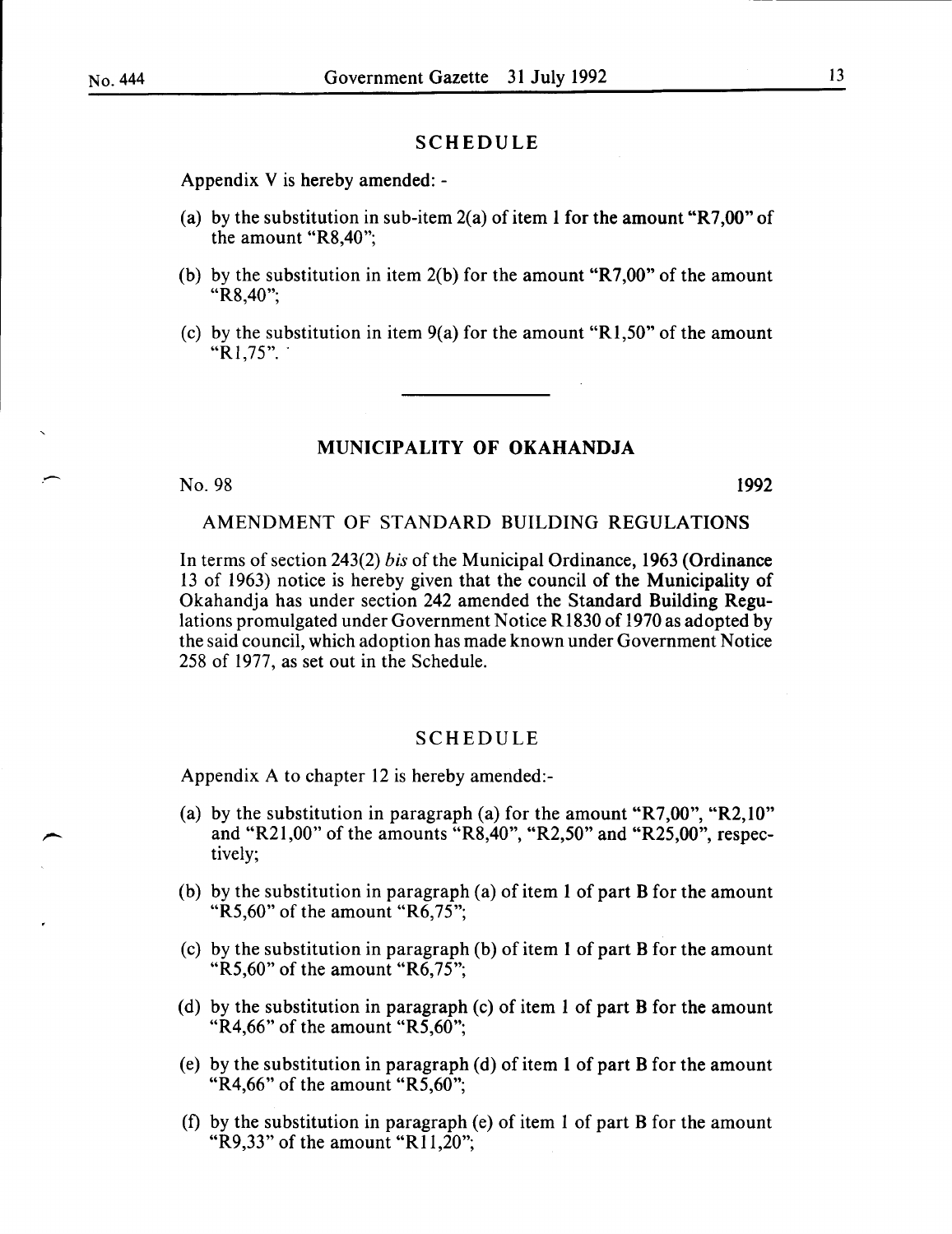- (g) by the substitution in paragraph (f) of item I of part B for the amount "R23,33" of the amount "R28,00";
- (h) by the substitution in paragraph (g) of item I of part B for the amount "R5,60" of the amount "R6,75";
- (i) by the substitution in paragraph (h) of item I of part B for the amount "R5,60" of the amount " $R6,75$ ":
- (i) by the substitution in paragraph (i) of item 1 of part B for the amount "R4,66" of the amount "R5,60";
- (k) by the substitution in paragraph (j) of item I of part B for the amount "R280,00" of the amount "R336,00";
- (1) by the substitution in paragraph (k) of item I of part B for the amount "R490,00" of the amount "R588,00";
- (m) by the substitution in paragraph (1) of item I of part B for the amount "RI86,66" of the amount "R224,00";
- (n) by the substitution in paragraph (m) of item I of part B for the amount "R186,66" of the amount "R224,00";
- ( $o$ ) by the substitution in paragraph ( $n$ ) of item 1 of part B for the amount "RI0,26" of the amount "RI2,30";
- (p) by the substitution in paragraph (o) of item I of part B for the amount "R2,80" of the amount " $R\overline{3,40}$ ";
- (q) by the substitution in paragraph  $(p)$  of item 1 of part B for the amount "R4,66" of the amount "R5,60";
- (r) by the substitution in paragraph  $(i)(a)$  of item 1 of part  $B(2)$  for the amount "R0,08" of the amount "R0,09";
- (s) by the substitution in paragraph  $(ii)(b)$  of item 1 of part  $B(2)$  for the expression "0,14 + 0,18c" of the expression "0,16 + ,21c";
- (t) by the substitution in paragraph  $(ii)(a)$  of item 1 of part  $B(2)$  for the amount "O,IOc" of the amount "0,12c";
- (u) by the substitution in paragraph  $(ii)(b)$  of item 1 of part  $B(2)$  for the amount "0,192 + ,15c" of the expression ",22 + ,18".

# **MUNICIPALITY OF OTAVI**

No. 99 **I** 1992

# AMENDMENT OF WATER SUPPLY REGULATIONS

The Council of the Municipality of Otavi has under section 242 of the Municipal Ordinance, 1963 (Ordinance 13 of 1963) further amended the regulations promulgated under General Notice 66 of 1960 as set out in the Schedule.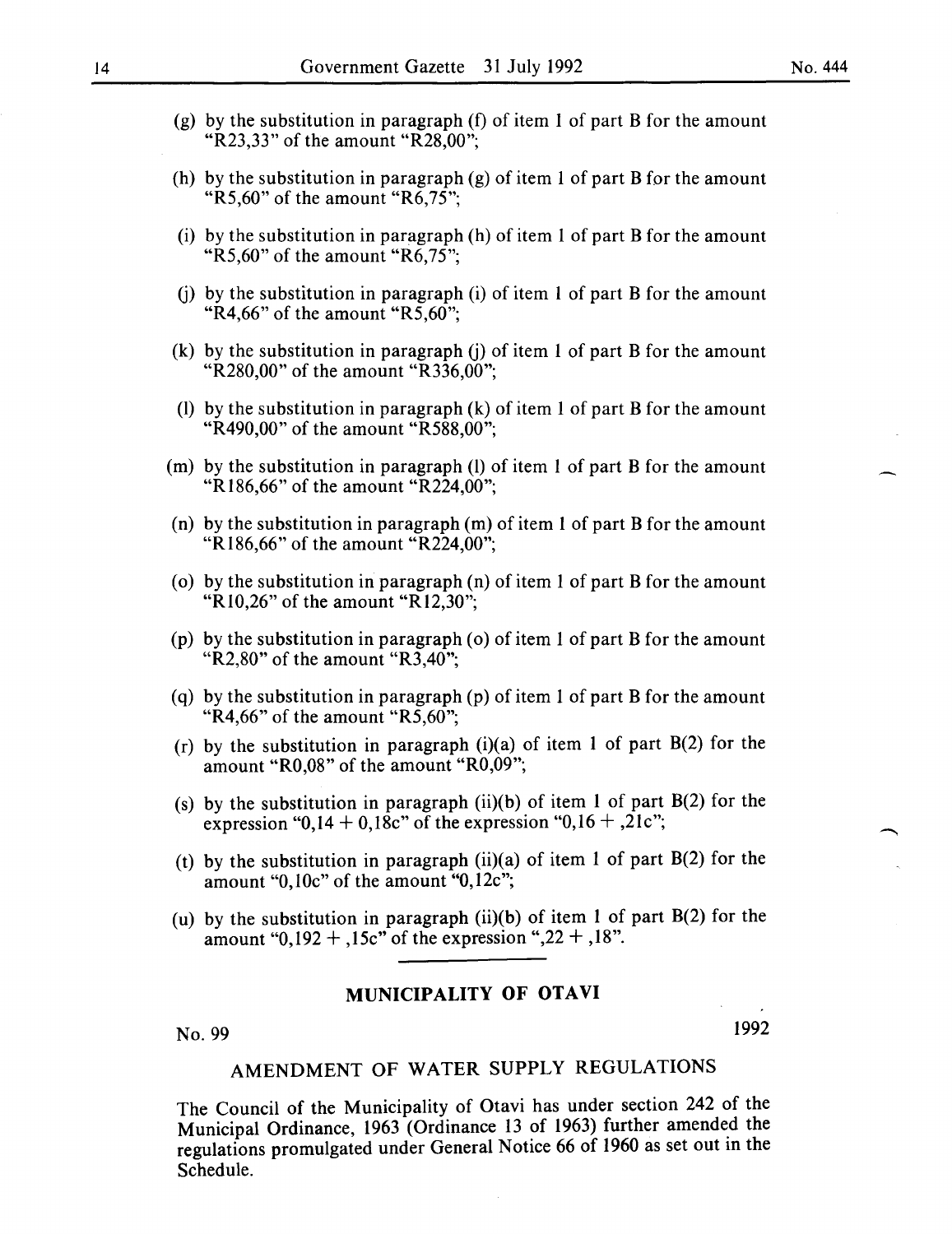# SCHEDULE

- I. The Schedule is hereby amended:-
	- (a) by the substitution in item  $l(a)(i)$  for the amount "R16,00" of the amount "R20,00";
	- (b) by the substitution in item  $l(a)(ii)$  for the amount "R0,80" of the amount "Rl,OO".

#### **MUNICIPALITY OF OUTJO**

No. 100 1992

# AMENDMENT OF NATIVE LOCATION REGULATIONS

In terms of section 32(4) *bis* of the Native (Urban Areas) Proclamation, 1951 (Proclamation 56 of 1951) notice is hereby given that the Council of the Municipality of Outjo has under section 32 of the said Proclamation amended the Native Location Regulations promulgated under Government Notice 49 of 1937 as set out in the Schedule.

#### SCHEDULE

Regulation 17 is hereby amended by the substitution -

(a) in item 1 for the amount "R29,50" of the amount "R33,50";

(b) in item  $2(1)$  for the amount "R20,00" of the amount "R25,00";

(c) in item 2(2) for the amount "R10,00" of the amount "R12,50";

(d) in item 3 for the amount "R 70,00" of the amount "R80,00";

(e) in item  $4(1)$  for the amount "R90,00" of the amount "R100,00";

(f) in item  $4(2)$  for the amount "R80,00" of the amount "R90,00";

(g) in item 4(3) for the amount "R32,50" of the amount "R35,00";

(h) in item 4(4) for the amount "R27,50" of the amount "R30.00":

(i) in item  $4(5)$  for the amount "R21,50" of the amount "R23,00";

(i) in item 4(6) for the amount "R16,50" of the amount "R18,00";

(k) in item 4(7) for the amount "R12,50" of the amount "R13,50";

(I) in item  $4(8)$  for the amount "R10,00" of the amount "R11,00";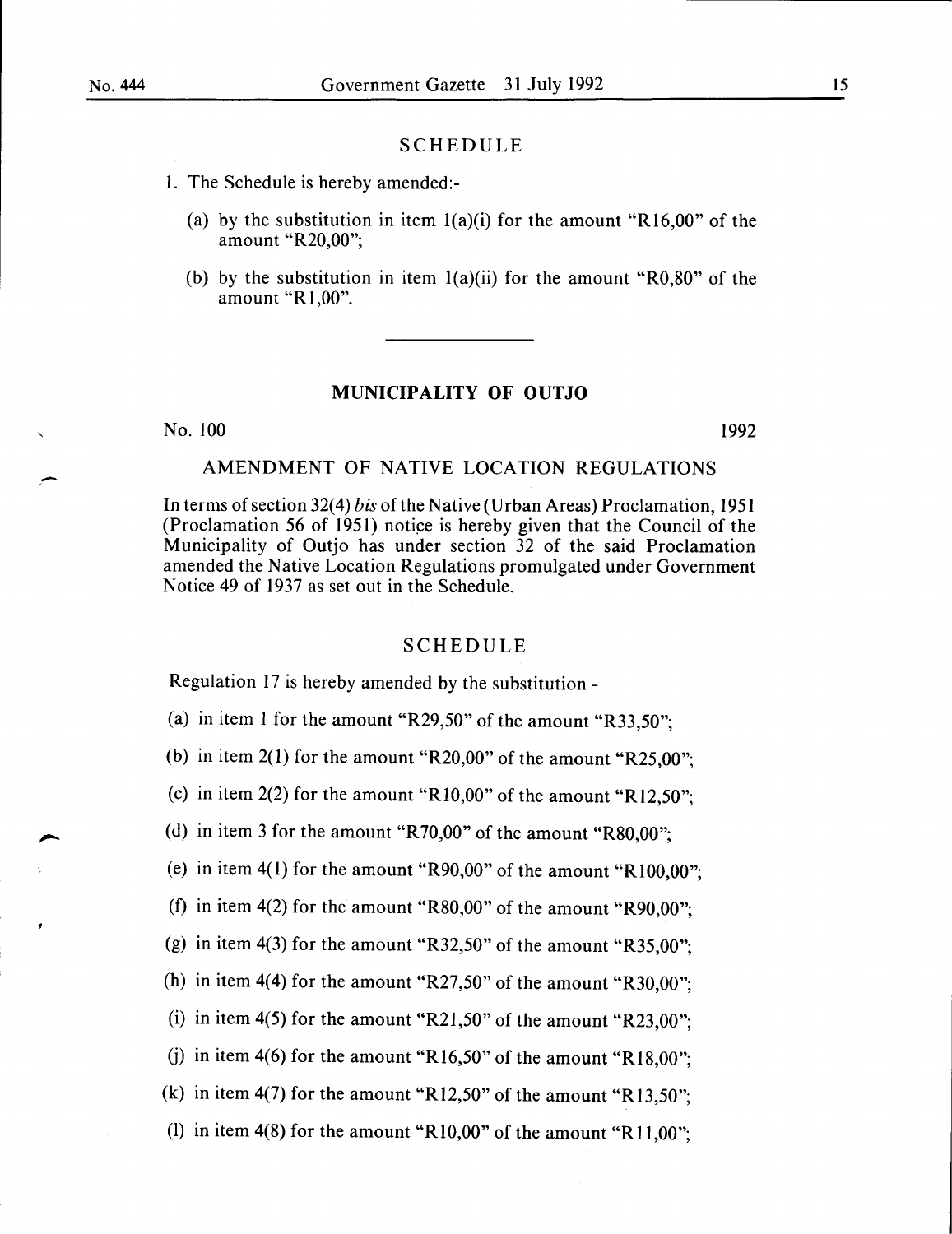(m) in item 5(1) for the amount "R9,00" of the amount "RIO,OO"; and

(n) in item 5(2) for the amount "R9,00" of the amount "R10,00".

# MUNICIPALITY OF OUTJO

No. 101 1992

# AMENDMENTS OF TARIFF AND CHARGES RELATING TO THE SUPPLY OF ELECTRICITY

In terms of section 243(2) *bis* of the Municipal Ordinance, 1963 (Ordinance 13 of 1963) notice is hereby given that the council of the Municipality of Outjo has under section 242 of the said Ordinance amended the Tariff and charges relating to the Supply of Electricity promulgated under Government Notice 96 of 1973 as set out in the Schedule.

#### SCHEDULE

Part C is hereby amended:-

- (a) by the substitution in item  $1(a)$  for the amount "R0,15" of the amount "R0,16"; and
- (b) by the substitution in item  $1(b)$  for the amount "R0,125" of the amount "RO, 135".

# MUNICIPALITY OF OUTJO

No. 102 1992

# AMENDMENT OF WATER SUPPLY REGULATIONS

In terms of section 243(2) *bis* of the Municipal Ordinance, 1963 (Ordinance 13 of 1963) notice is hereby given that the council of the Municipality of Outjo has under section 242 of the said Ordinance amended the Water Supply Regulations promulgated under Government Notice 16 of 1974 as set out in the Schedule.

#### SCHEDULE

Annexure A is hereby amended by the substitution:-

(a) in item  $l(a)$  for the amount "R8,00" of the amount "R9,00";

(b) in item l(b) for the amount "R0,70" of the amount "R0,80"; and

(c) in item 1(c) for the amount "R0,80" of the amount "R0,90".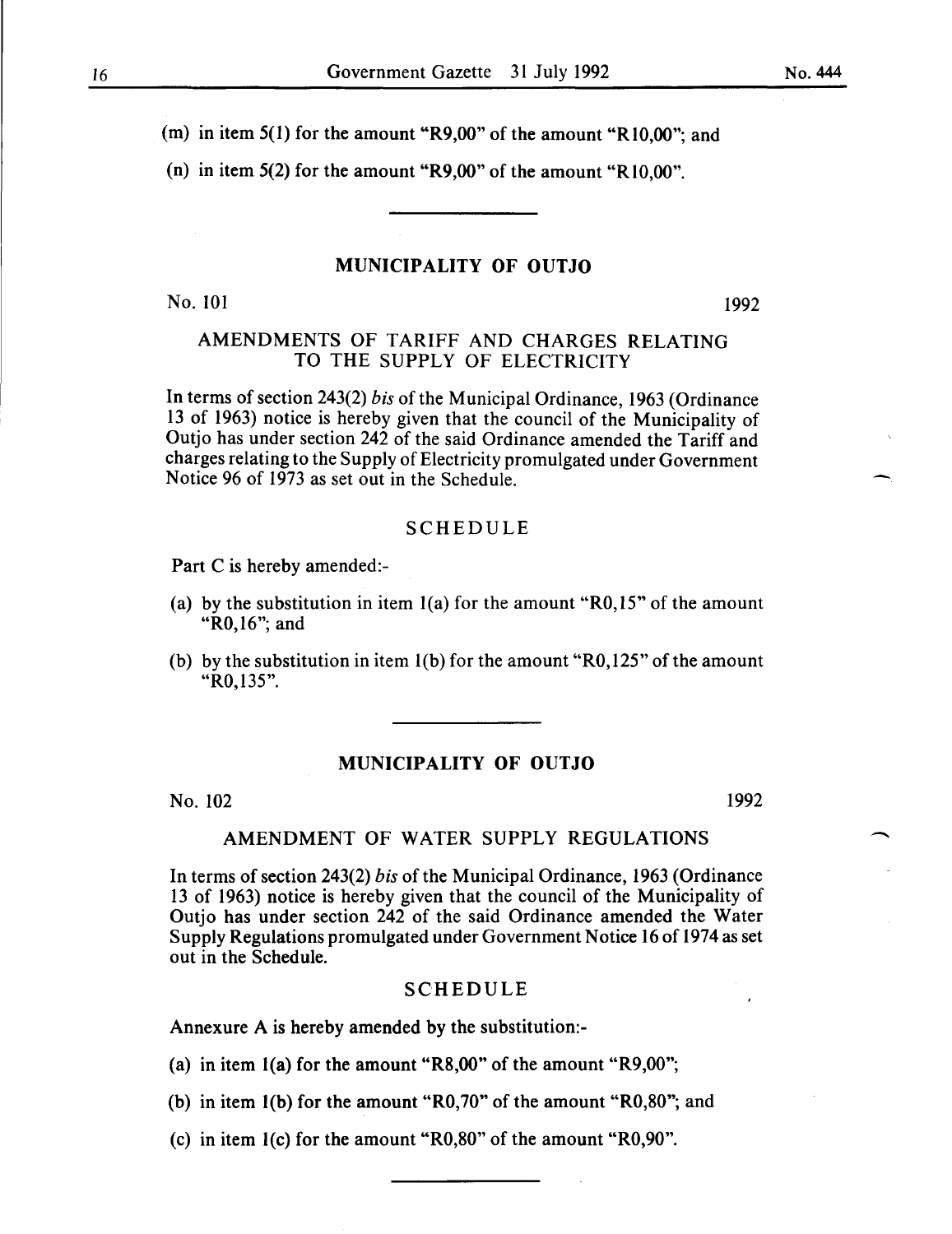# MUNICIPALITY OF SWAKOPMUND

No.  $103$  1992

# AMENDMENT OF NATIVE LOCATION REGULATIONS

Notice is hereby given in terms of Section 32(4) *his* of the Native (Urban Areas) Proclamation, 1951 (Proclamation 56 of 1951) as amended, that the Municipality of Swakopmund hereby amends the Native Location Regulations promulgated under Government Notice 206 of 1962 as set out in the Schedule.

# SCHEDULE

Schedule V is hereby amended -

- (a) by the substitution in item  $1(2)$  for the amount "R53,80" of the amount "Rl37,00";
- (b) by the substitution in item  $1(3)$  for the amount "R78,80" of the amount "R201,00";
- (c) by the substitution in item  $1(4)$  for the amount "R122,80" of the amount "R312,00";
- (d) by the substitution in item 1(5) for the amount "R138,80" of the amount "R353,00";
- (e) by the substitution in item 2 for the amount "R509,00" of the amount "R585,00";
- (f) by the substitution in item  $8(1)$  for the amount "R13,20" of the amount "R33,00"; and
- (g) by the substitution in item 8(2) for the amount "R28,84" of the amount "R33,00".

# MUNICIPALITY OF SWAKOPMUND

# No. 104 1992

,

# AMENDMENT OF STANDARD BUILDING REGULATIONS

The council of the Municipality of Swakopmund has under section 242 of the Municipal Ordinance, 1963 (Ordinance 13 of 1963), further amended the Standard Building Regulations promulgated under Government Notice R.1830 of 1970 and applied to the Municipality of Swakopmund by Government Notice 21 of 1975 as set out in the Schedule.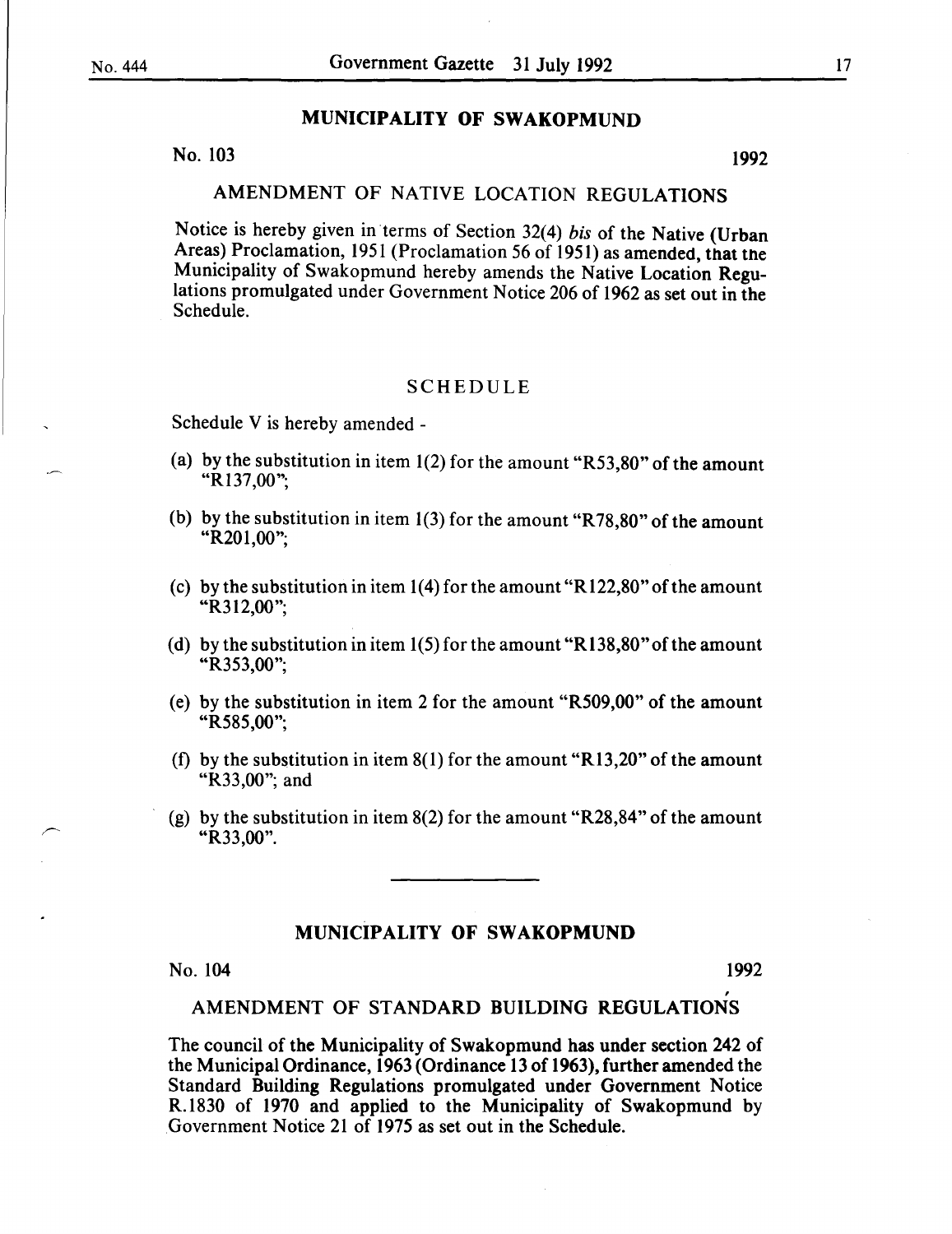The said amendments have been approved by the President under section 243 of the said Municipal Ordinance, 1963.

#### SCHEDULE

Part 5 of Appendix B of Chapter 2 is hereby amended:-

- (a) by the substitution for sub-paragraph  $(b)(ii)$  of the following subparagraph:
	- (ii) Additional amount payable based on floor area of building or structure unlimited ... R0,75 per square metre with a maximum of R3 000 in respect of multi-storey buildings.
- (b) by the deletion of sub-paragraph (c); and
- (c) by the substitution of the numbers of sub-paragraphs (d) and (c) with the numbers (c) and (d) respectively.

# MUNICIPALITY OF SWAKOPMUND

No. 105 1992

# AMENDMENT OF STANDARD BUILDING REGULATIONS

Notice is hereby given in terms of section 243(2) *bis* of the Municipal Ordinance, 1963 (Ordinance 13 of 1963) that the Municipality of Swakopmund hereby amends the Standard Building Regulations promulgated under Government Notice R.1830 of 1970, as amended, and applied to the Municipality of Swakopmund by Government Notice 21 of 1975, as set out in the Schedule.

#### SCHEDULE

Part 5 of Appendix B of Chapter 2 is hereby amended-

- (a) by the substitution in sub-paragraph (a) for the amounts "R10,00" and "R0,40" of the amounts " $R20,00$ " and "R1,00", respectively;
- (b) by the substitution in sub-paragraph  $(b)(1)$  for the amount "R12,00" of the amount "R25,00";
- (c) by the substitution in sub-paragraph (b)(iii) for the amount "R7,50" of the amount "R15,00"; and
- (d) by the substitution in sub-paragraph (c)(iii) for the amount "R25,00" of the amount "RIOO,OO".